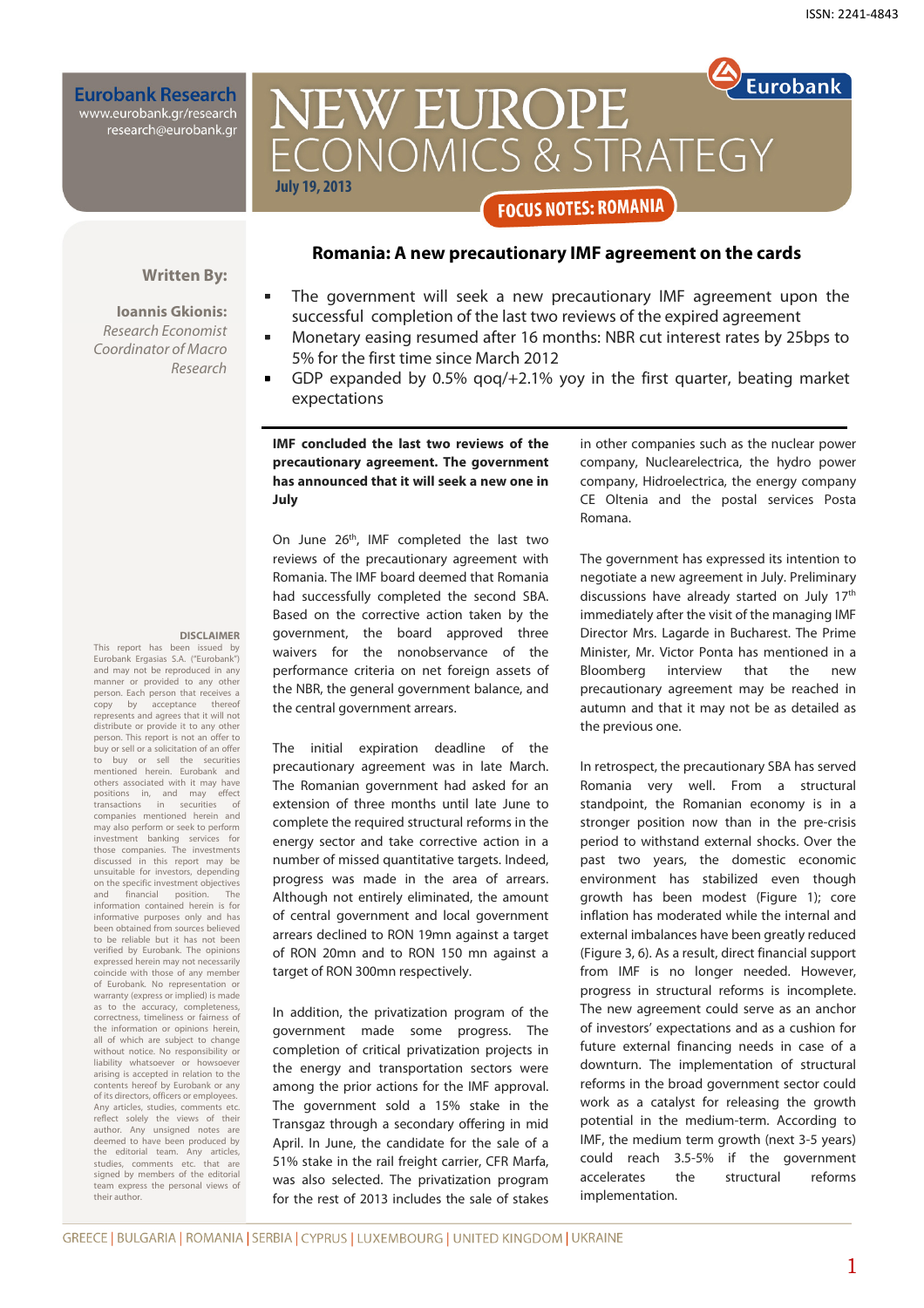

**FOCUS NOTES: ROMANIA** 

#### **Monetary easing resumed for the first time since late March 2012. Focus turns towards the amplitude and duration of the easing cycle**

On July 1st, the NBR cut interest rates by 25bps across the board. Thus, the main policy rate came down to 5%, the lending facility rate (Lombard) reached 8% and the deposit facility rate 2%. At the same time, the minimum reserves requirements were kept unchanged (at 15% on RON liabilities and 20% on FX liabilities for maturities below 2 years).

Although, it was the first rate cut since 29 March 2012, the move was broadly expected by the market. The decision matched the predictions of 11 out of 16 economists in a Bloomberg survey. The communication in the previous meeting on May 2nd had already predisposed for a rate cut in the next meeting. However, ever since there were voices of concern raised because of the recent bout of uncertainty in the financial markets. The domestic currency was also a victim of this uncertainty as the RON appreciation trajectory was interrupted. The negative sentiment in the market originated from expectations about FED may be tapering the stimulus program. If that happened, it would have profound negative implications on portfolio inflows in the emerging markets.

According to the Central Bank briefing rationale, the primary reason for lowering rates was the improvement of inflation outlook in the 2H. The Central Bank is convinced that inflation will now fall back inside the target band in Q3 (1.5%-3.5%). Inflation came at 5.3% in May unchanged compared to April little down from 5.6% in Q1 (Figure 3). However, despite upside risks stemming from energy prices adjustment, inflation is expected to decelerate in the 2H on favorable base effects from last year's food prices rally and the prospect of a good harvest in the forthcoming period.

Moreover, growth remained below potential while domestic demand remained extremely weak in Q1. To make things worse, credit conditions remained extremely tight. An illustration of the low demand pressures was the decline of the core inflation. The annual adjusted CORE2 inflation rate stayed on a downward path, falling to 2.7% in May compared to 3.2% percent in December 2012.

That turns our attention towards the amplitude and duration of the easing cycle. Looking ahead, the Governor Mr. Mugur Isarescu, has hinted that further monetary easing is to come. According to him, the outlook for consumer prices allows for "gradual" monetary policy easing. The latter may translate into further easing of 50-75bps from this point on until the end of the year. As a result, rates are expected to reach 4.25%-4.5% by the end of December provided there are no unexpected negative shocks from changes both in the domestic environment (from the agricultural sector) and or external (market volatility from Fed tapering) We anticipate NBR to be cautious in further rate cuts in

a global environment where the easing cycle of most central banks has already reached an end. From that point of view, NBR has been lagging behind in monetary easing compared to its peers. The NBR has made extensive use of liquidity management tools instead of using rates in the past period.

#### **First quarter GDP reading started on good foot. Growth was supported entirely by net exports while domestic demand dynamics remain recessionary.**

GDP growth in the first quarter came out stronger than expected. Real GDP growth came at  $+0.7\%$  gog  $/+2.2\%$  yoy in Q1-2013 up from +0.4% qoq /+1.1% yoy in Q4-2012 and -0.1% qoq/+0.4% yoy in Q1-2012. The reading surpassed consensus expectations (+0.4% qoq/+1% yoy) and was above that of Euroarea for a seventh quarter in a row (Figure 2).

From a demand side point of view, growth was entirely backed by net exports. Exports expanded by an astonishing 9.1% yoy in Q1 while imports declined by -0.1% yoy. Thus, net exports contributed 4.4pps in Q1 growth, revised from 3pps in the flash estimate. The impressive performance is to a large extent explained by the rise in automobiles exports. From a geographical point of view, the growth of exports to non-EU countries outpaced that of EU countries (+10.9% yoy vs. +2.2% yoy).On the negative side, domestic demand is still in recession. Total final consumption was disappointing for another quarter. Total final consumption contracted by -0.6% qoq/-0.3% yoy, having a minor negative contribution of -0.2pps in Q1. The contraction in private consumption broadly reflects the dip of consumer sentiment, which is rooted in the rise of energy prices and the stagnant real wage growth which undermined purchasing consumer power in Q1 (Figure 5). In addition, relatively high unemployment (7.1% according to Eurostat in Q1) and continued bank deleveraging weighed negatively on consumption. Gross fixed capital formation remained in red, an illustration of lower capital investments outlays from the national and EU co-financing budgets as a result of the low EU funds absorption rate. Gross fixed capital formation contracted by -0.2% qoq/-0.7% yoy in Q1, thus subtracting 1pps from growth.

Overall, growth started on a good in the first quarter. The reading is supportive of our full year forecast in 2013. GDP growth is expected to average 2% in 2013 on a bumpier agricultural season and support from exports particularly in the automotives industry. On the negative side, the domestic demand performance is disappointing. Yet, the divergence between net exports and domestic demand performance ought to diminish. It is questionable whether net exports can sustain their dynamism given the negative influence from the Euroarea recession and the source of expansion. On the other hand, domestic demand is expected to have a more positive contribution in the 2H as inflation recedes, the impact of the new agricultural season kicks in and the EU funds absorption rate gradually goes up.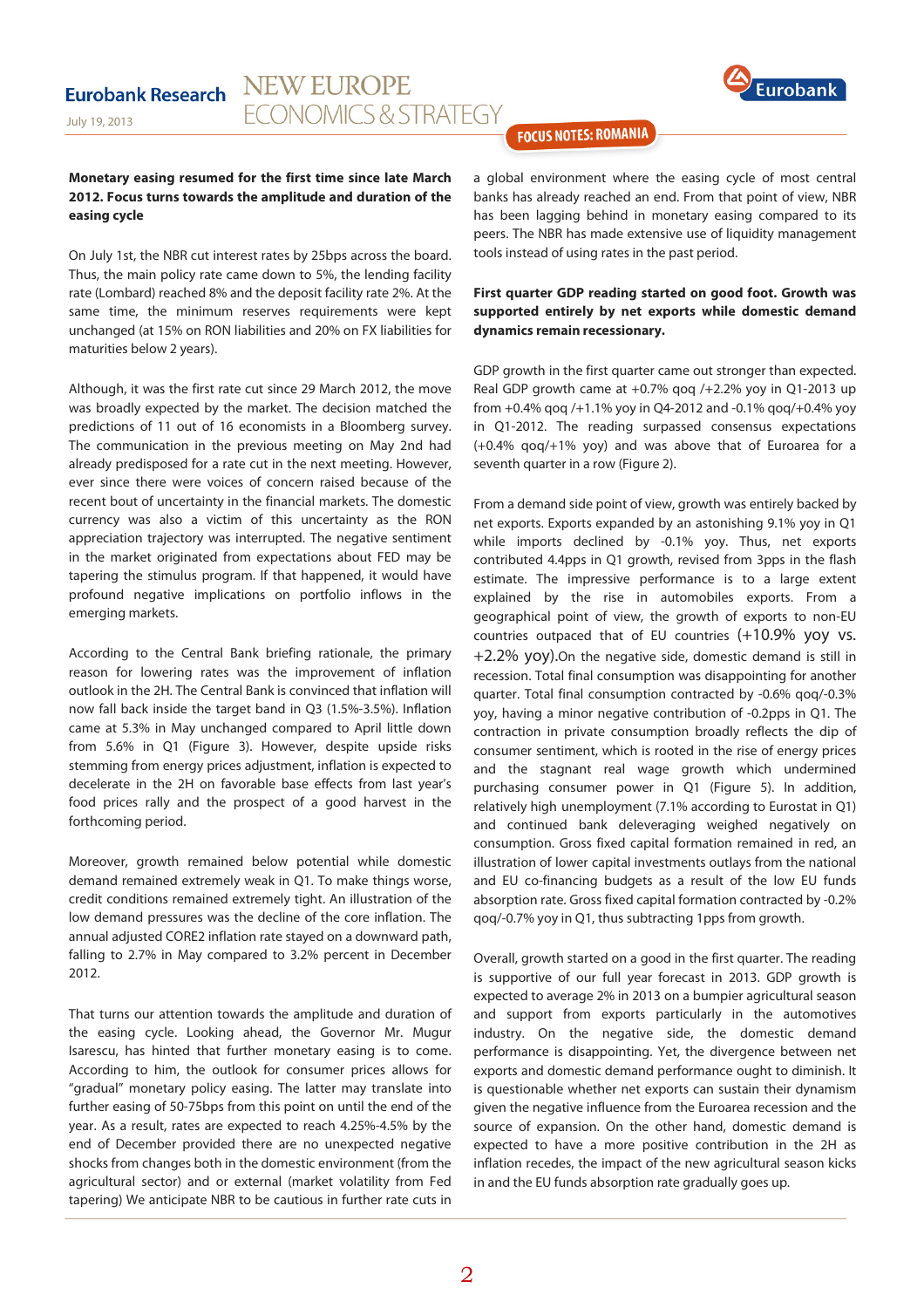

**FOCUS NOTES: ROMANIA** 



## **Figure 1: Annual GDP growth rates: Romania & Euro area**

**NEW EUROPE** 

**ECONOMICS & STRATEGY** 

# **Figure 2: Quarterly GDP growth rates: Romania & Euro area**



Source: National Statistics, Eurostat

July 19, 2013

**Eurobank Research** 

## **Figure 3: Inflation components in Romania**



Source: Eurostat, Eurobank Research

**Figure 5: DG Ecofin Survey Indicators** 



Source: Eurostat, Eurobank Research

**Figure 4: FX & Policy rate** 



Source: Central Bank,Bloomberg, Eurobank Research

#### **Figure 6: Current Account Deficit in Romania**